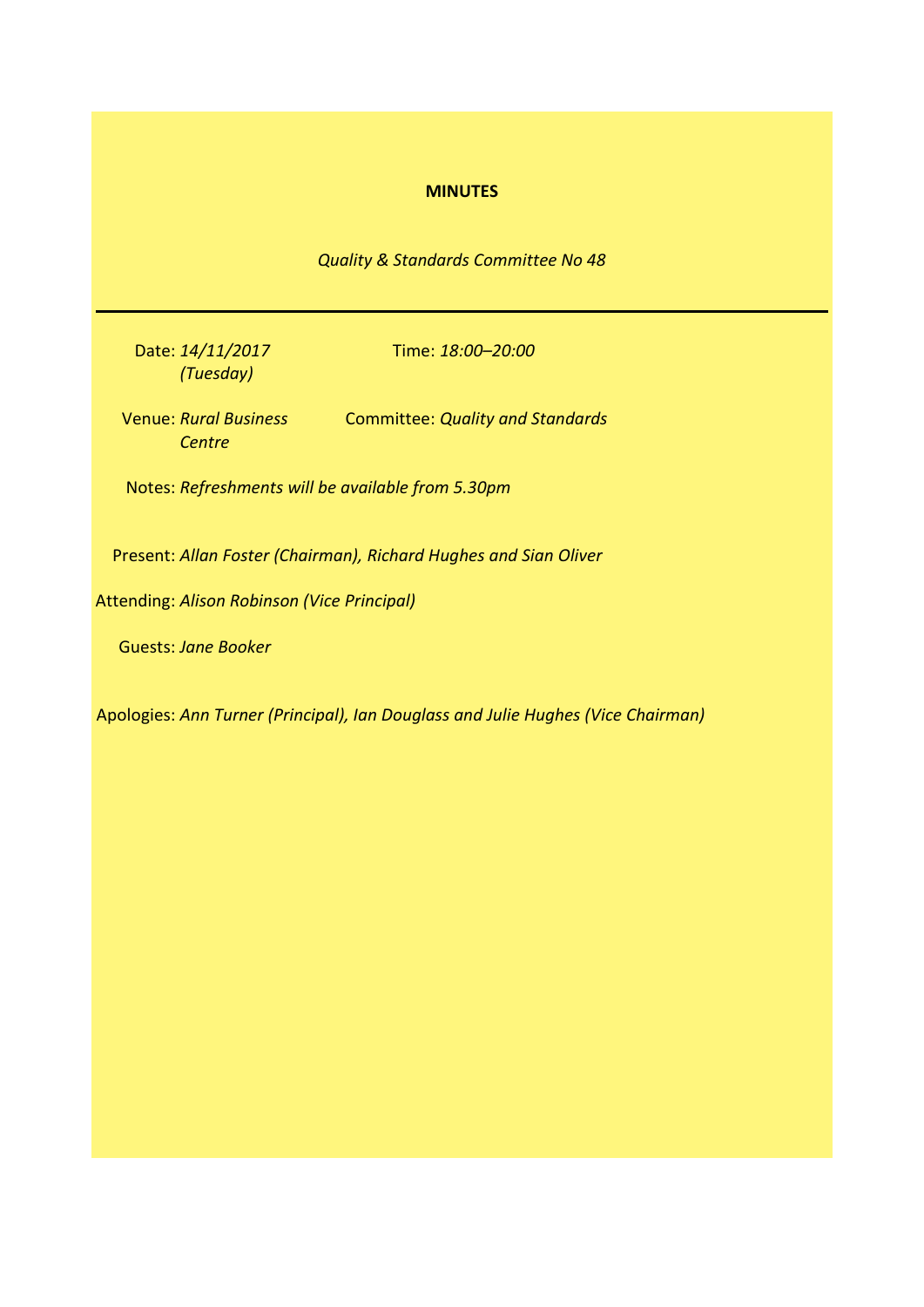# *Public* Minutes

Item number: (and category) Item description:

### **33.17** *Attendance of College Staff*

*Decision*

Section 8.2 of the current Constitution and Terms of Reference for the Quality & Standards Committee states: *"Consultants or members of staff may attend meetings by invitation in an advisory capacity."*

# **Resolved:**

**That College Management staff attend the meeting.**

### **34.17** *Apologies for Absence*

*Record*

Apologies for absence had been received from Ann Turner and Julie Hughes. Ian Douglass was not in attendance.

### **35.17** *Appointment of Chair and Vice Chair for the Academic year 2017 / 2018*

*Decision*

Quality and Standards Committee asked for nominations for Chair and Vice Chair of the Committee for the academic year 2017 / 2018. Following due process the Chair and Vice Chair from year 2016 /17 were re-elected.

# **Resolved:**

- 1. **That Allan Foster be appointed Chair of Quality & Standards Committee for the academic year 2017 / 2018**
- 2. **That Julie Hughes be appointed Vice Chair of Quality & Standards Committee for the academic year 2017 / 2018**

### **36.17** *Minutes of Previous Meeting*

*Decision*

The public minutes of meeting number 47 held on Tuesday 4 July 2017, available on the Governor Extranet, were signed and agreed as a true and accurate record of the meeting.

#### **37.17** *Declarations of Interest*

*Record*

There were no declarations of interest made in respect of items on the public agenda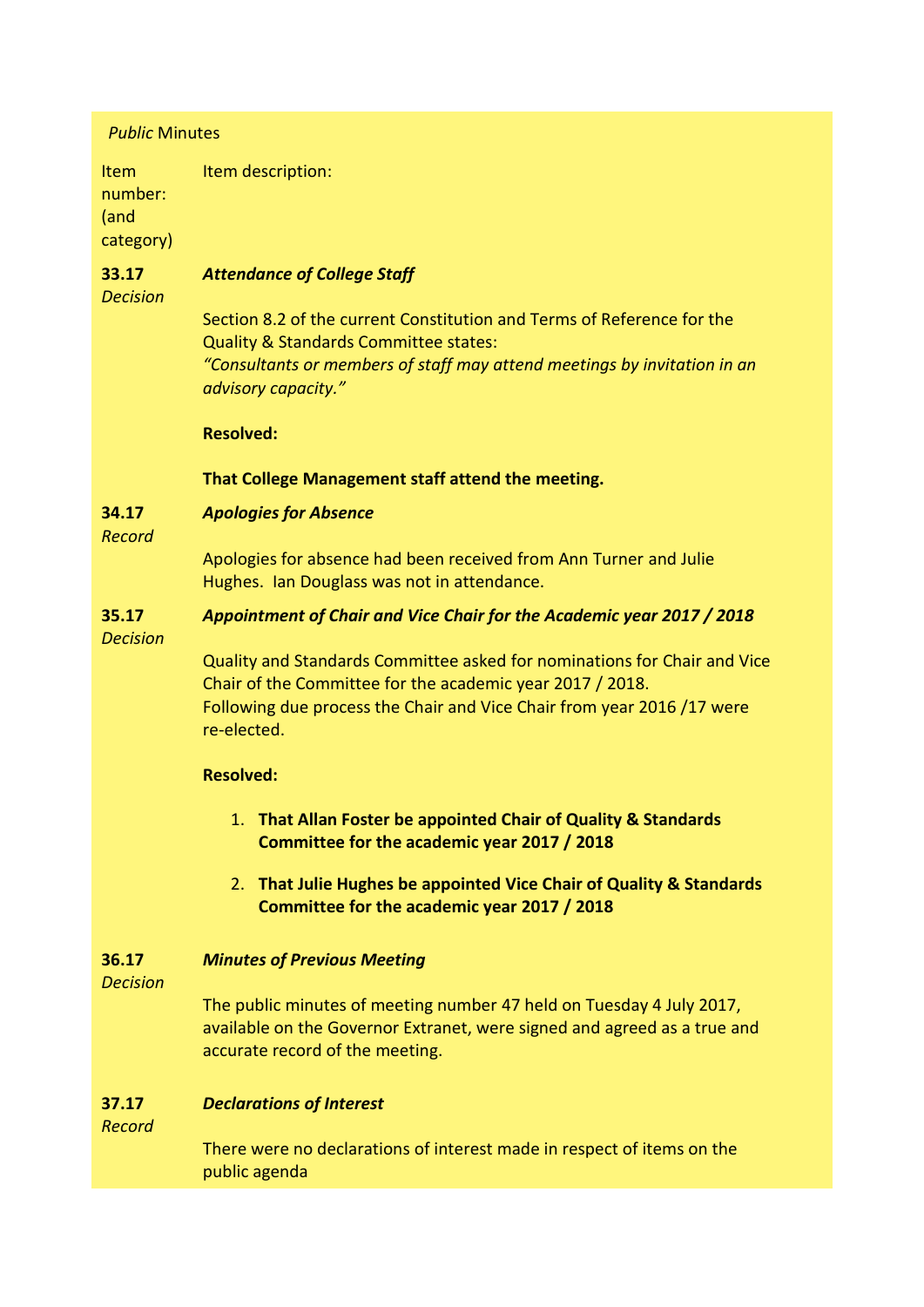### **38.17** *SAR Validation 2016 / 17*

*Information*

The Chair of Quality & Standards Committee for 2016 / 17, Allan Foster, had attended the SAR validation meetings as part of the Governor Engagement Programme and expressed assurance on the robustness and quality of the process. The Vice Chair, Julie Hughes, who had extensive experience in this area had also attended a SAR presentation and had commented favourably to the Vice Principal following her visit.

Those grades that were borderline were being considered at the Quality Strategy Group meeting following further submissions from the relevant managers.

The SAR would be finalised and submitted to the Governor training event arranged for 28 November 2017.

**Resolved:**

**That the SAR Validation information be received.**

#### **39.17** *Strategic Plan Progress Report*

*Decision*

Quality & Standards Committee gave consideration to the Strategic Plan Progress Report 2016 / 2017.

The key performance indicators, for this early period of the academic year related to attendance and initial student feedback responses.

Quality & Standards Committee noted a pleasing start to the year.

**Resolved:**

**That the Strategic Plan Progress Report be received.**

*In Year Performance Data Further Education*

**40.17** *Decision*

> Quality & Standards Committee gave consideration to the in Year FE Performance 2017 / 2018 which covered recruitment, attendance, punctuality, new curriculum courses, areas of low recruitment and associated analysis and actions.

Members asked about recruitment and were pleased to learn that with the addition of the partnership enrolments, numbers would be similar to the previous year with capacity to add to this from January enrolments. The subcontracted provision allowed the College to broaden its offer and deliver to communities it was not otherwise able to reach.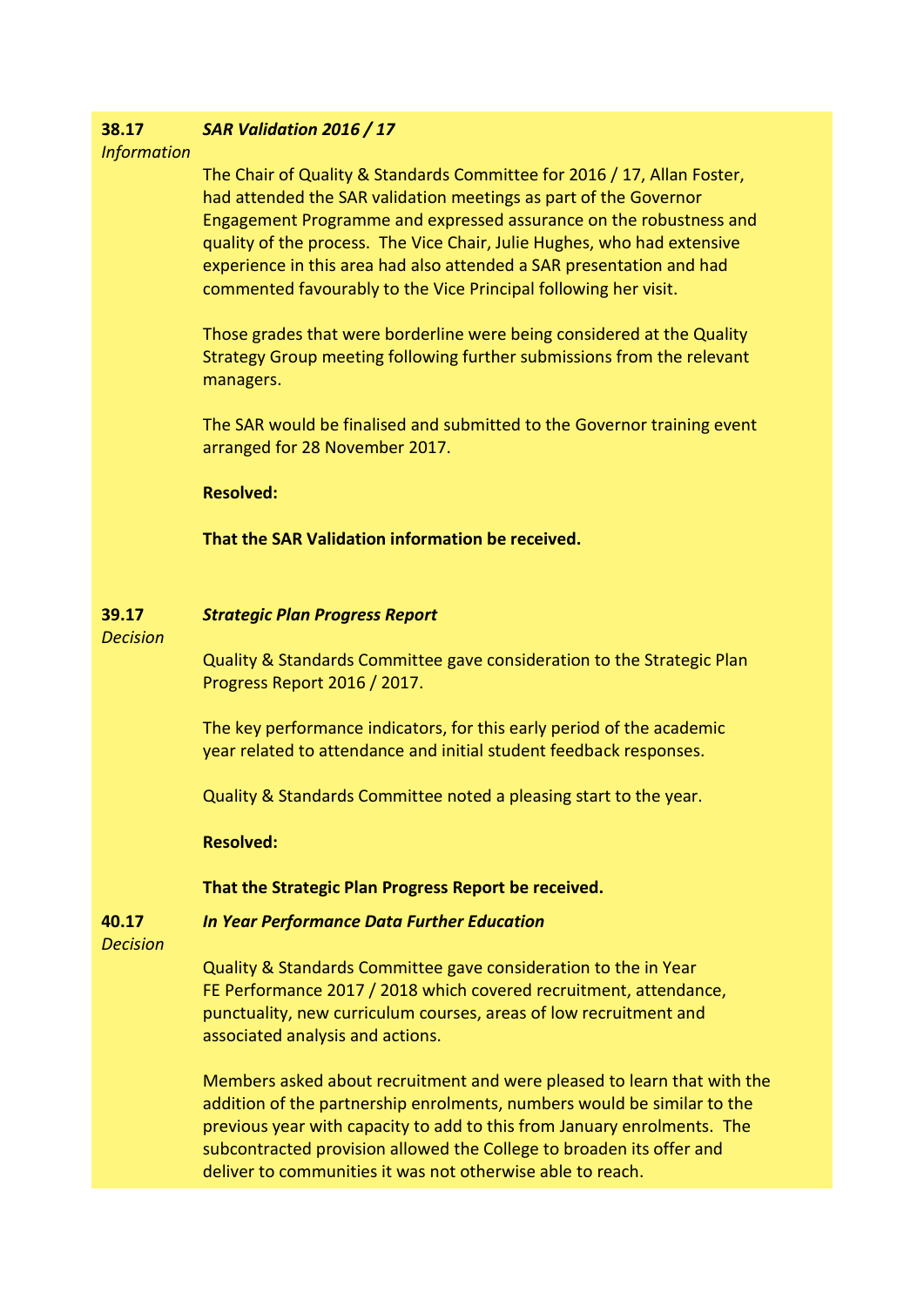The 42 day probationary period had passed with 106 students withdrawing from their course (121 in 2016 / 17). These students were offered information and alternative study programmes where appropriate. Any further withdrawals would now affect success rates. Members noted strong recruitment at Croxteth, the Merseyside Centre.

There followed a discussion on the course offer with members commenting on new developments, reintroductions and rationalisation of modules within core subjects. Staffing and course decisions were made having taken into account demand, industry need and finances. Members noted some areas tended to attract recruitment of challenging students.

There were concerns over level of recruitment in Agriculture & Countryside and some areas of Greenspace & Creative Design.

The number of home educated students in the 14 - 16 age bracket had again increased. Governors had previously expressed interest in further information in the 14 - 16 area. The Clerk would arrange an information session and informed members of the Progression Event which was included in the Governor Engagement programme.

Quality & Standards Committee engaged in discussion over the report noting detailed focus and implementation of actions on issues as they arose.

Attendance and punctuality, precursors to success but also to employability skills, were high.

# **Resolved:**

## **That the Further Education In Year Performance report be received.**

**41.17** *Decision*

# *In Year Performance Data Higher Education*

Quality & Standards Committee gave consideration to the Higher Education In Year Performance Report 2017 / 2018 which provided details of the Association of Colleges scholarship project, recruitment, attendance, retention, new HE course proposals, and associated actions.

**Recruitment** was up on last year by 10 students but remained a key concern due to the significant drop in the previous year. This reflected the national picture.

**Retention and Attendance** at this stage were high. Management analysis did drill down to pin point any issues, some attendance issues were identified in animal studies.

There had been a cluster of withdrawals in Greenspace , the main concern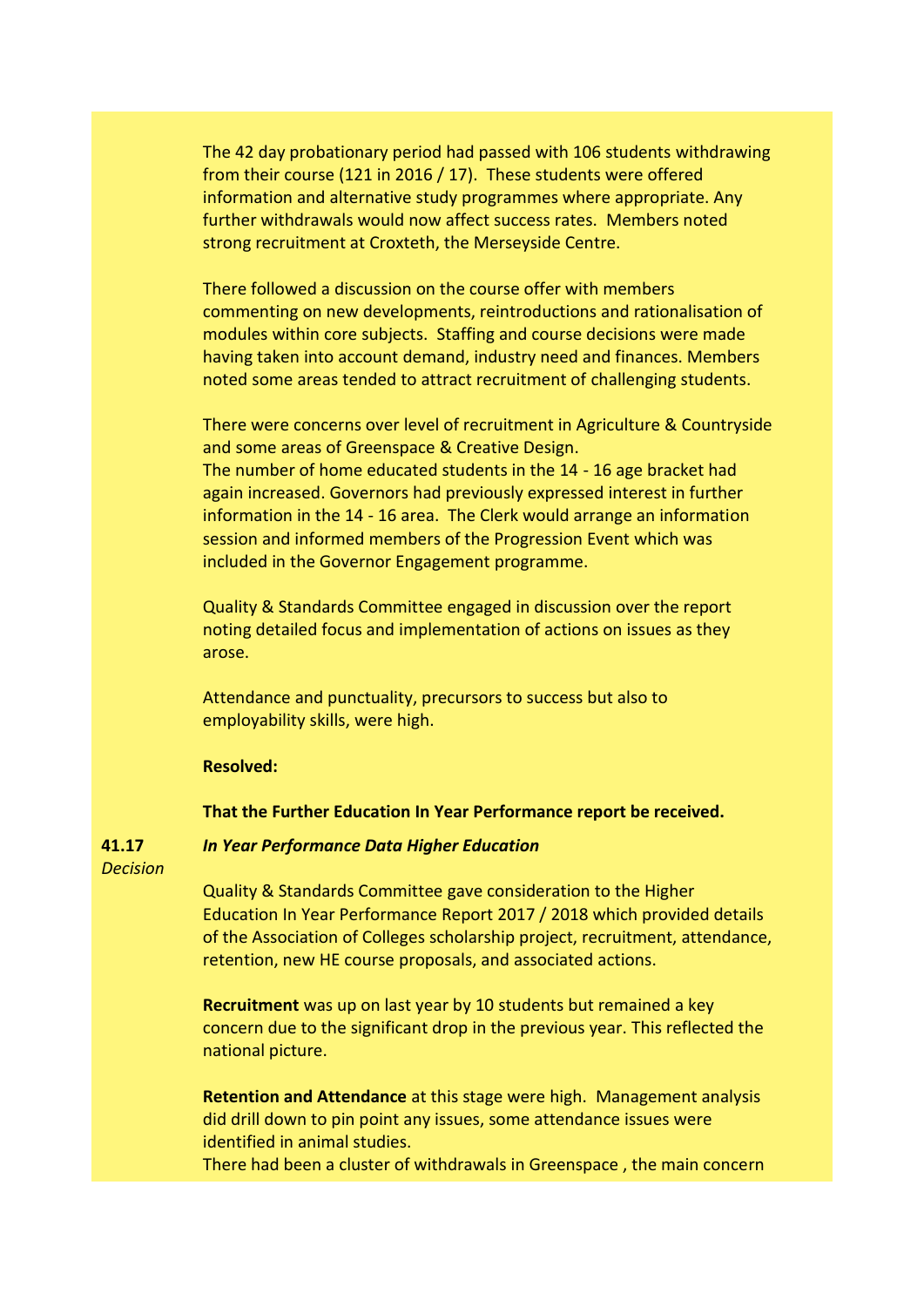being part time on-line learners. Actions for this year include developing an online forum firstly with teaching staff to progress this and to find ways to support the learners through online learning communities.

There was considerable work being undertaken around recruitment to learn reasons for non take-up of places, review external marketing, engage with the recruitment action plan, develop unique selling points, review the 'keeping warm' campaign, arrange subject marketing meetings, introduction of three new HE programmes and development of the Enquiries process.

## **Resolved:**

**That the In Year Higher Education Report be received.**

## *Apprenticeship and Skills Learning Achievement 2017 / 2018*

**42.17** *Decision*

> Corporation gave consideration to the Apprenticeship and Skills in-year Performance Report which provided an overview and update on key developments together with reports on the various actions.

> **Recruitment** There had been growth in the previous two years and this was set to continue for the current academic year. Actions to improve systems for timely processing of applications was currently a priority.

The first apprentices for railway engineering had commenced training on the block release scheme. Members welcomed this initiative noting the partnership working, utilisation of residential accommodation and additional income. Data from the annual room survey audit would be considered in ensuring resources were in place as further apprentices came forward.

Members noted the legislation and changes in apprenticeships coming through as frameworks were being switched to standards where apprentices would be subject to formal end point assessments.

Quality & Standards Committee received information around some staff changes, and received responses to questions on staff observations, general support and CPD.

Members noted the key areas for improvement, actions around staff development, closing achievement gaps, levy opportunities, focus on underperforming schemes and continue the upward trend in overall and timely achievement.

**Withdrawals** were significantly lower than the previous year.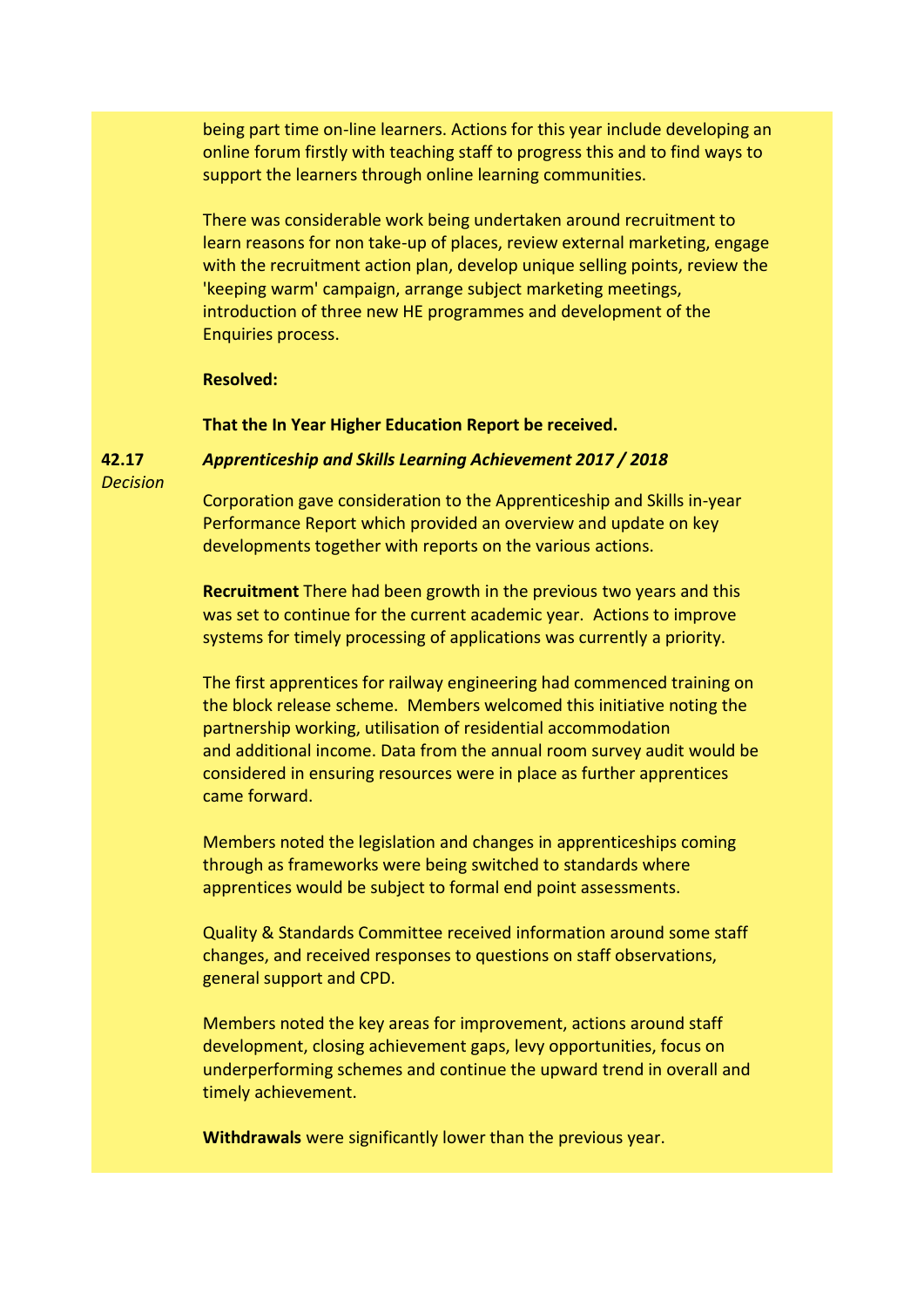Quality & Standards Committee was pleased to receive a positive report in this complex area that was a key Government objective and undergoing much change.

## **Resolved:**

## **That the Apprenticeship and Skills In Year report be received.**

#### **43.17** *Teaching Learning and Assessment Report*

*Decision*

Quality and Standards Committee gave consideration to the Teaching Learning and Assessment Report which provided an overview of academic data and received responses to their questions.

**Observations** - Graded teaching, learning and assessment observations had begun under a revised process where observers would take more of a coaching role to facilitate further staff reflection and development. Members received clarity on the process and were assured of the efficiency and quality of the process from the point of view of both observed and observer. The teaching staff Governor shared experiences from the work place.

**CPD** - The apprenticeship team had received CPD to prepare for the new end point assessments.

**Learner Feedback** was positive at this early stage in the academic year.

**Quality Assurance -** Apprenticeships & Skills performance boards were successful. Intervention work resulted in awarding body blocks being lifted and quality assurance hand books had been issued to staff. Quality & Standards Committee received assurance that this intervention work would continue to pick up issues at an early stage so avoiding implementation of blocks.

**On-line Delivery -** A key area for improvement. An on-line tutor group was being developed.

Quality & Standards Committee noted the key strengths, areas for improvement, actions taken to date and their impact and the further actions planned and expected impact.

## **Resolved:**

**That the Teaching Learning and Assessment Report be received.**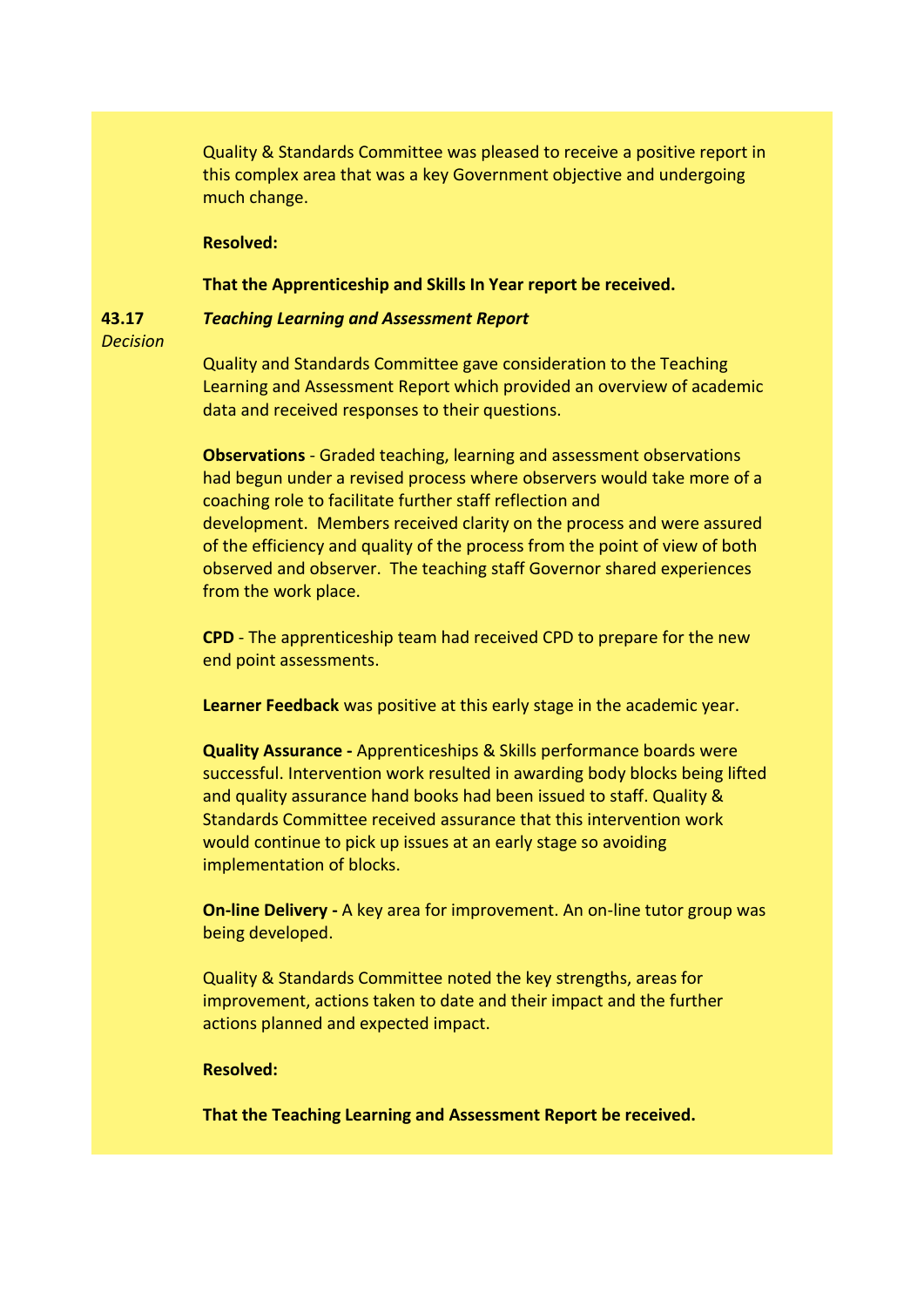#### **44.17** *Equality and Diversity Annual Report 2016 / 2017*

*Decision*

Quality & Standards Committee gave consideration to the Equality and Diversity Annual Report. The final report would be published on the College website in January 2018.

The report reflected on the work that had been undertaken to advance and promote equality, diversity and inclusion at Myerscough College over the academic year 2016 / 2017.

In accordance with the Equality Act 2010 and the Public Sector Equality Duty which came into force in April 2011 the College gives due regard to:

- Advance equality of opportunity between people who share a protected characteristic and those who do not
- Foster good relations between people who share a protected characteristic and those who do not
- Eliminate unlawful discrimination, harassment and victimisation, and other conduct prohibited.

Members discussed EDI noting under representation of women and ethnicity on the Board.

Governor, Jane Booker attended Quality & Standards Committee as a guest prior to her take up of the role of Safeguarding and EDI Governor. Quality & Standards Committee expressed a wish for her to join the committee. Corporation, at their next meeting in December 2017, would give regard to Committee membership and new appointments.

Members were invited to forward any further comments to the Vice Principal prior to 1st Januarywhen the completed document would be placed on the College website.

**Resolved:**

**That the Equality & Diversity Annual Report 2016 / 2017 be agreed.**

#### **45.17** *Curriculum Risk Register*

*Decision*

Quality & Standards Committee gave consideration to the Curriculum Risk Register noting the key ''inherent risks'' and actions taken to reduce them. Against the resulting ''residual risks'', assurance statements were provided.

It was agreed that the current industrial action in Liverpool which was causing disruption to public transport provided by bus companies be added